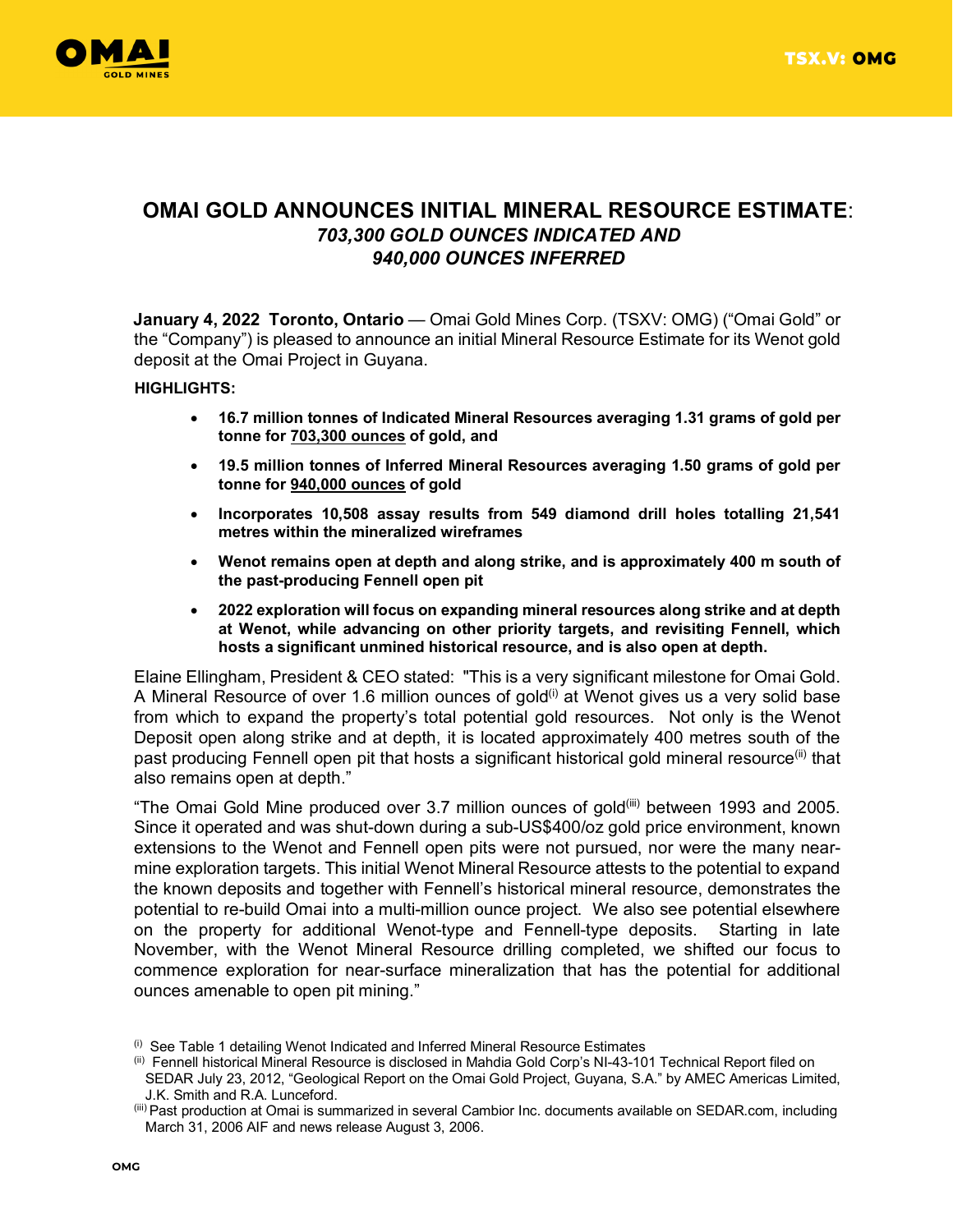"Our exploration team is to be especially congratulated for delivering results while safely facing the challenges presented by the COVID-19 pandemic. Their experience and dedication allowed us to complete the Company's first NI 43-101 Mineral Resource Estimate on the timeline set out at the end of 2020. I have great confidence that this team will drive further exploration successes in 2022."

Omai Gold will file a NI 43-101 Technical Report for the Wenot Mineral Resource Estimate, on SEDAR at www.sedar.com and on the Company's website **www.omaigoldmines.com** within 45 days of this news release.

| Table 1                                       |                       |                          |                      |               |                                   |  |  |  |  |
|-----------------------------------------------|-----------------------|--------------------------|----------------------|---------------|-----------------------------------|--|--|--|--|
| Wenot Pit-Constrained Mineral Resource (1-12) |                       |                          |                      |               |                                   |  |  |  |  |
| <b>Mineralization</b><br><b>Type</b>          | <b>Classification</b> | Gold<br>Cut-Off<br>(g/t) | <b>Tonnes</b><br>(k) | Gold<br>(g/t) | <b>Contained</b><br>Gold<br>(koz) |  |  |  |  |
| <b>Fresh Rock &amp;</b><br><b>Transition</b>  | Indicated             | 0.35                     | 14,689               | 1.36          | 643.7                             |  |  |  |  |
|                                               | Inferred              | 0.35                     | 19,305               | 1.51          | 935.2                             |  |  |  |  |
| <b>Alluvium &amp;</b><br><b>Saprolite</b>     | Indicated             | 0.27                     | 2,008                | 0.92          | 59.6                              |  |  |  |  |
|                                               | Inferred              | 0.27                     | 177                  | 0.84          | 4.8                               |  |  |  |  |
| Total                                         | Indicated             | 0.27 &<br>0.35           | 16,697               | 1.31          | 703.3                             |  |  |  |  |
|                                               | <b>Inferred</b>       | 0.27 &<br>0.35           | 19,482               | 1.50          | 940.0                             |  |  |  |  |

*1. Mineral Resources that are not Mineral Reserves do not have demonstrated economic viability.* 

- *2. The estimate of Mineral Resources may be materially affected by environmental, permitting, legal, title, taxation, socio-political, marketing, or other relevant issues.*
- *3. The Inferred Mineral Resource in this estimate has a lower level of confidence than that applied to an Indicated Mineral Resource and must not be converted to a Mineral Reserve. It is reasonably expected that the majority of the Inferred Mineral Resource could potentially be upgraded to an Indicated Mineral Resource with continued exploration.*
- *4. The Mineral Resources were estimated in accordance with the Canadian Institute of Mining, Metallurgy and Petroleum (CIM), CIM Standards on Mineral Resources and Reserves, Definitions (2014) and Best Practices Guidelines (2019) prepared by the CIM Standing Committee on Reserve Definitions and adopted by the CIM Council.*
- *5. Wireframe constrained gold assays were composited to 1.5 metre lengths and subsequently capped between 6 to 30 g/t.*
- *6. The Mineral Resource Estimate incorporates 10,508 assay results from 549 diamond drill holes totalling 21,541 metres within the mineralized wireframes.*
- *7. Grade estimation was undertaken with ID<sup>3</sup> interpolation.*
- *8. Wireframe constrained bulk density was determined from 21 samples.*
- *9. Gold process recoveries used were 92% for Alluvium/Saprolite and 85% for Transition/Fresh Rock.*
- *10. The gold price used was US\$1,650/oz.*
- *11. US\$ operating costs used were \$2.50/t for mineralized material mining, \$1.75/t for waste mining, \$10/t for Alluvium/Saprolite processing, \$13/t for Transition/Fresh Rock processing and \$3/t G&A.*
- *12. Pit slopes were 45<sup>o</sup> .*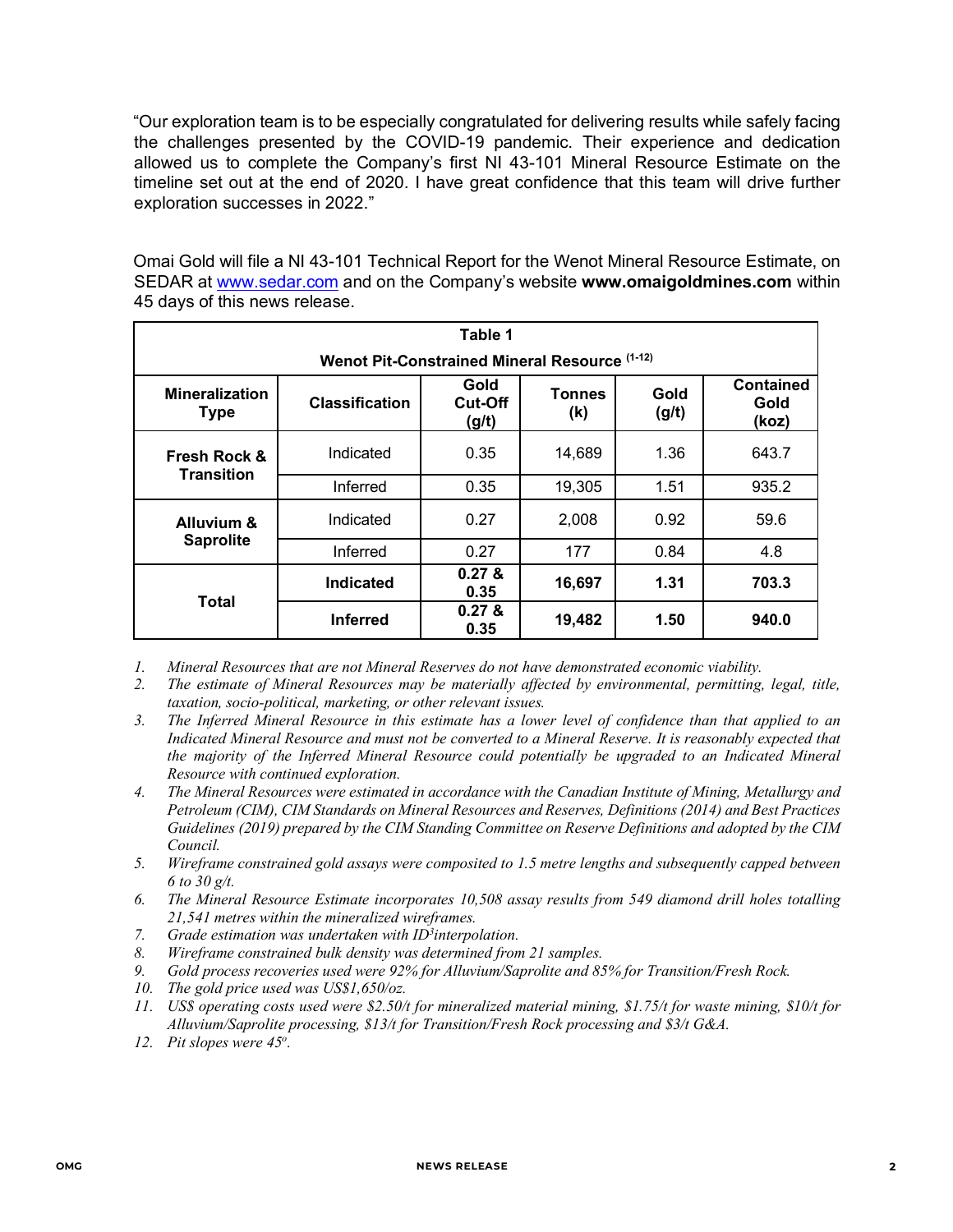# **Estimation Methodology**

Mineralization models were developed by P&E Mining Consultants Inc. in consultation with Linda Heesterman. A total of 11 individual mineralized domains have been identified based on recent drilling combined with historical drilling and production data. Gold grades were interpolated into 5m x 2.5m x 5m three-dimensional model blocks from capped composites within wireframes constrained by a 0.35 g/t Au cut-off grade. Indicated Mineral Resources were interpolated from a minimum of two drill holes over a 50m search ellipse and Inferred Mineral Resources were interpolated from a minimum of one drill hole over 150m search ellipse parameters. Block model gold grades were validated against raw assays, composites, and Nearest Neighbour grade interpolation. Operating costs utilized in the cut-off grade calculations were taken from a comparable project. Process recovery was taken from historical production data in project documentation. The US\$1,650/oz gold price was sourced from the Consensus Economics long term nominal forecast.

The Mineral Resource Estimate presented is pit-constrained and an additional 5.5 million tonnes at 1.27 g/t Au of out-of-pit mineralized inventory (non NI 43-101 reportable) is located below the optimized pit shell, within the constraining mineralized wireframes. These zones extend up to 75 metres below the pit shell. There is no indication that mineralization diminishes below the current limit of drilling.

The sensitivity of the Mineral Resource Estimate of the fresh rock and transition material to the cut-off grade is shown in figure 1 and table 1 below. Note that increasing the cut-off grade from 0.35 g/t Au to 0.75 g/t Au only reduces the estimated contained ounces by 13% (reduces tonnage by 34%) for the Indicated Mineral Resource and reduces the contained ounces by 10% (reduces tonnage by 28%) for the Inferred Mineral Resource. Figure 2 provides a 3-D illustration of the Wenot mineralized domains.



Figure1.Chart Showing Wenot Pit Constrained Mineral Resource Estimate Sensitivity to Cut-Off Grade (Fresh & Transition Rock only – does not include Saprolite and Alluvial Mineral Resources)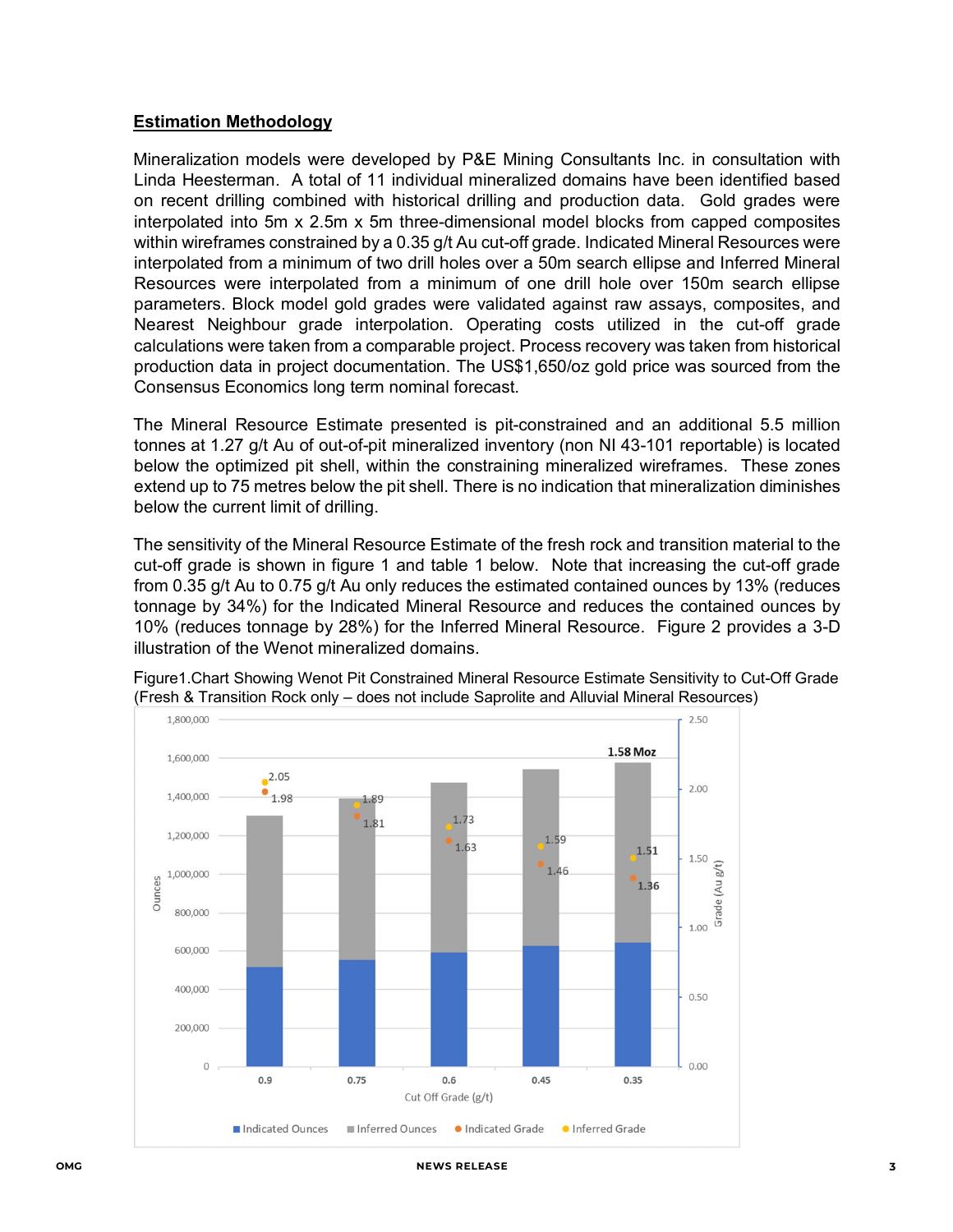| <b>Material</b> | Category  | Au Cut-<br>off Grade<br>(g/t) | Tonnage<br>(t) | Au<br>Grade<br>(g/t) | <b>Contained</b><br>Au<br>(oz) |
|-----------------|-----------|-------------------------------|----------------|----------------------|--------------------------------|
| Fresh<br>Rock   | Indicated | 0.90                          | 7,889,632      | 1.99                 | 505,334                        |
|                 |           | 0.75                          | 9,288,490      | 1.82                 | 542,305                        |
|                 |           | 0.60                          | 10,929,491     | 1.64                 | 577,805                        |
|                 |           | 0.45                          | 12,848,296     | 1.48                 | 610,121                        |
|                 |           | 0.35                          | 14,166,908     | 1.38                 | 627,080                        |
|                 | Inferred  | 0.90                          | 11,916,490     | 2.06                 | 787,365                        |
|                 |           | 0.75                          | 13,793,127     | 1.89                 | 837,140                        |
|                 |           | 0.60                          | 15,779,230     | 1.73                 | 880,166                        |
|                 |           | 0.45                          | 17,843,582     | 1.60                 | 915,076                        |
|                 |           | 0.35                          | 19,218,291     | 1.51                 | 932,816                        |

Table 2.Wenot Pit Constrained Mineral Resource – Sensitivity to Au Cut-Off Grade

# **Qualified Person**

The Mineral Resource Estimate was completed in accordance with the Canadian Institute of Mining, Metallurgy and Petroleum ("CIM") Definition Standards incorporated by reference in National Instrument 43-101 – Standards of Disclosure for Mineral Projects ("NI 43-101") (2014) and CIM Estimation Best Practice Guidelines (2019).

The Mineral Resource Estimate, including verification of the data disclosed, was under the supervision of Eugene Puritch, P.Eng., FEC, CET, President of P&E Mining Consultants Inc., who is independent for the purposes of National Instrument 43-101, and has reviewed and approved the contents of this new release.

# **Quality Control**

Omai maintains an internal QA/QC program to ensure sampling and analysis of all exploration work is conducted in accordance with best practices. Certified reference materials, blanks and duplicates are entered at regular intervals. Samples are sealed in plastic bags and shipped to Activation Laboratories Limited ("ActLabs"), a certified laboratory in Georgetown, Guyana, respecting the best chain of custody practices. At the laboratory, samples are dried, crushed up to 80% passing 2 mm, riffle split (250 g), and pulverized to 95% passing 105 μm, including cleaner sand. 30 g of pulverized material are then fire assayed by atomic absorption (AA). Initial assays with results above 3,000 ppb gold are re-assayed with gravimetric finish. Certified reference materials and blanks meet with QA/QC specifications.

# **About Omai Gold Mines Corp.**

Omai Gold Mines Corp., through its wholly owned subsidiary Avalon Gold Exploration Inc., holds a 100% interest in the Omai Prospecting License covering 4,590 acres (18.575 sq. km) that includes the past producing Omai gold mine, and a 100% interest in the adjoining Eastern Flats Mining Permits covering 1,519 acres. Once South America's largest producing gold mine, Omai produced over 3.7 million ounces of gold between 1993 and 2005. Mining ceased at a time when the average gold price was less than US\$400 per ounce, leaving significant drilled mineral resources untapped and prime exploration targets untested. The Company's short